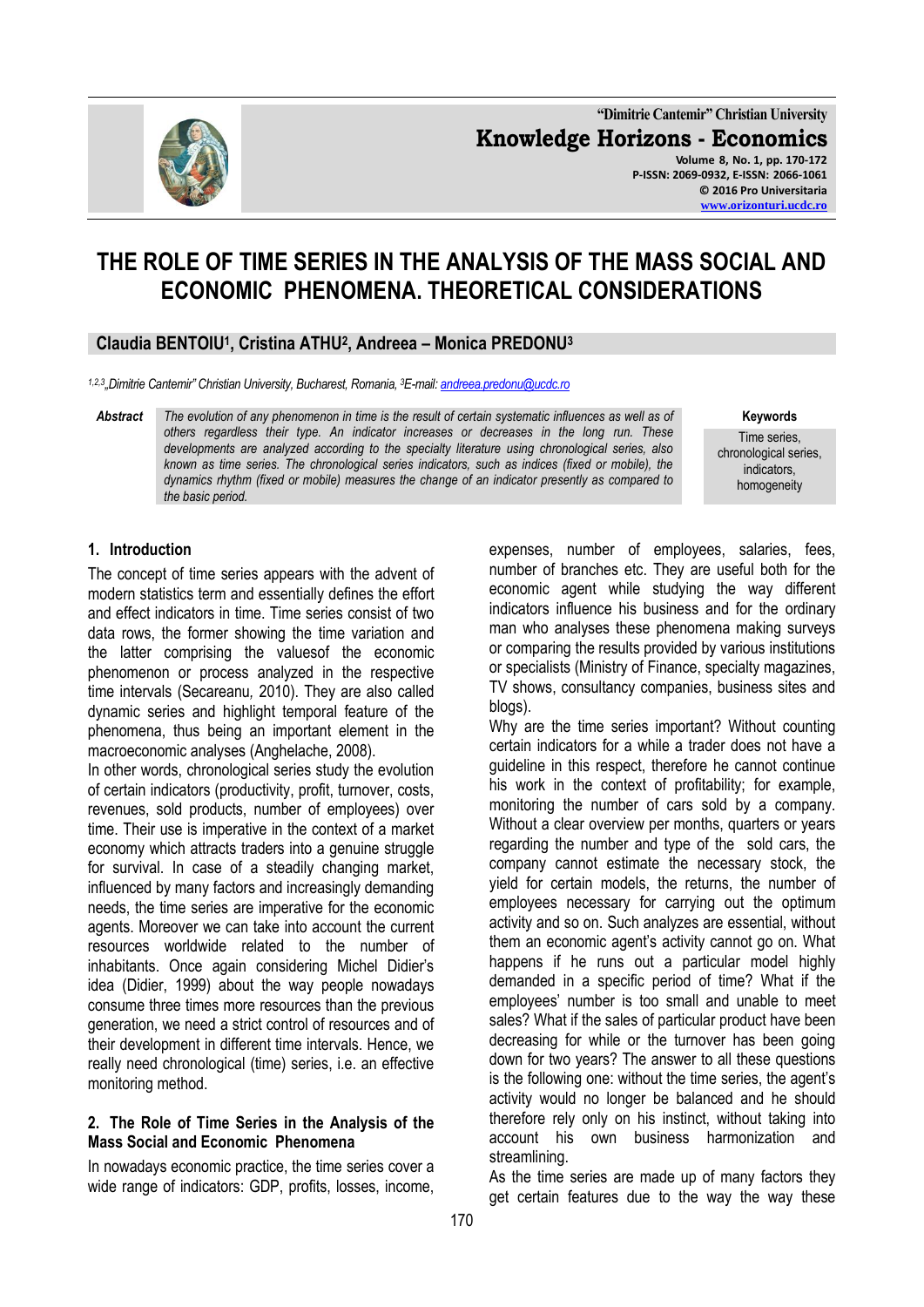factors work. They may be both casual and essential (Secareanu*,* 2010) and hence we deal with a wide range of influences on the series.

The first feature given to the dynamic series is the variability due to the different way the above mentioned factors work. The variability differs due to the force of the deviations caused by the factors and, on the other hand, due to systemic factors that impose the variation tendency.

Another property is the homogeneity of the time series, due to the similarities of the factors that compose them. A time series pursues one or more indicators of joint order (either the economic indicator or the social one). A series cannot track, for example, the time course of business turnover in X company considering the average of age and social habits. Homogeneity endows it with a logical character, so the final result should belong to the real environment.

Although variability and homogeneity are common features of all statistical series, periodicity is specific only to the chronological ones. The specific feature of periodicity is given precisely by the long lasting data continuity, namely the pursuit of a particular indicator for a long time.

One last feature of them is the interdependence given by the way the series was constructed. The time series are made up of factors pursuing the development in time of particular indicator successive levels, using only one type of statistical unit (area, company employee, person). In this respect any term making up the series depends on the previous levels and influences in its turn the following sizes.

Considering the four properties of the time series they must be checked for the compatibility of the values recording a particular phenomenon. In order to provide the expected result, the data must meet the following conditions:

• they should be assessed in the same currency (if we study the costs);

• they should be expressed in the same measurement unit;

• they should reflect the same phenomenon; •they should be obtained through the same calculation methodology.

 A series of phenomena affect the way dynamic series allow the factors insertion and that changes the final output. These differences occur in the data recording time, depending on the nature of the analyzed phenomenon, on the indicators expressing method as well as on the differences among the terms that make up the series (Anghelache, 2008).

Depending on the time factor and how the series pursues the indicators, we distinguish two types: time series of flows and stock time series. The time series of flows pursue a specific indicator on a time interval (an agent's sales per month, an employee's calls per day).

The flow series are common in business and they represent a guideline for the companies to get a clear image of a specific indicator within a specific period time. Any profitable business keeps the statistics relying on the flow time series so that the necessary indicators could be tracked any time (per hour, per day, per month, per year and so on).

Stock time series analyze the indicators development during a specific time (for the products on sale at the beginning of the month). Thus the economic agent can manage the stock supplies more efficiently. If he used a time series of flow, the result would be different.

However by using a calculation based on the dynamic range of the stock, the agent perceives strictly the  $t_0$  as the moment of interest for his business.

With the image a particular phenomenon only at one point, the agent can predict certain operations, such as: stock supply, budgeting, marketing campaigns to sell the left stock and so on.

Depending on the indicators used in expressing the phenomenon, the time series are divided into the following categories:

- series consisting of relative indicators,
- series consisting medium size indicators,
- series consisting of absolute indicators.

The series made up of relative indicators are expressed either as coefficient or as a percentage containing relative values of structure, coordination and dynamics (Anghelache, 2008). Examples of such series are found both in the social and economic environment: the number of the employed people in the mountain regions or the day currency of the euro (RON/EUR).

## **3. Conclusions**

The time series using average indicators have the terms calculated as average values. Using average values we can present moment indicators in the long run (average labor productivity, average stocks of materials, the average success rate in sales, the average wages). The series consisting of absolute indicators represent the most frequent calculation method in the business environment. The terms are absolute values and provide an overview of a particular indicator (a month sales, the daily productivity, the daily receipts, a month calls).

A final series classification is based on the number of terms they are made up of, hence we deal with small, medium and large series.